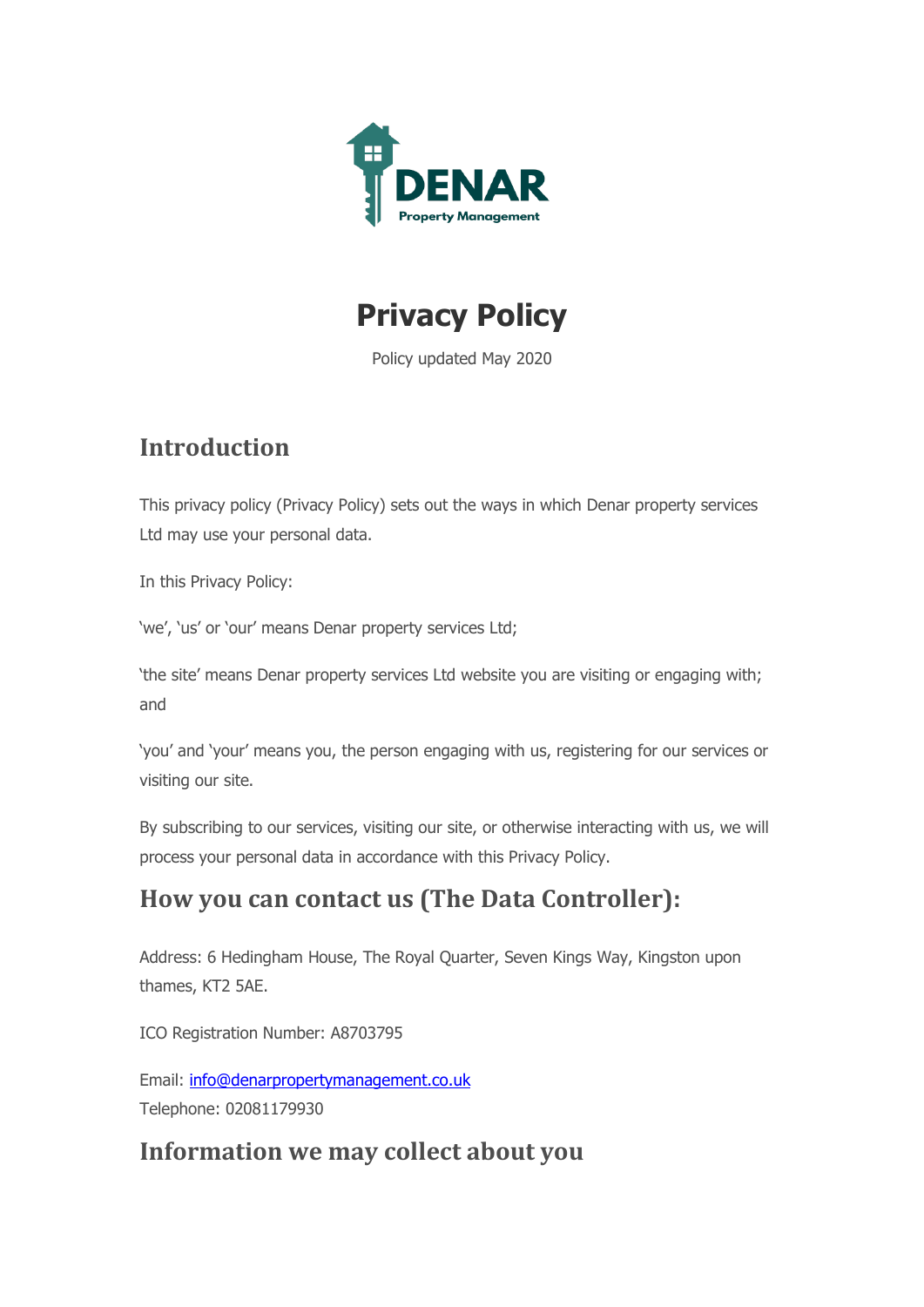We use different ways to collect data about you including the information you supply to us when using our services. If you fail to provide certain information we may not be able to provide you with the service you require. The data gathered depends on whether you are an applicant wanting to just view a property, a tenant taking a property or a landlord advertising a property. We will also hold differing amounts of data depending on whether we manage the property for the landlord or not.

As necessary personal data is processed by us, we retain the following data as applicable: –

- Name, email and telephone numbers
- Personal/background information including occupation/status
- Bank details
- Verification and credit status
- Right to Rent ID such as copies of passports, driving licenses and residency permits
- Deposit (if any) including return on tenancy termination
- Tenancy details including renewals, joint tenants, other residents and guarantors
- Immigration/right to rent checks (England only)
- Rent and other payments
- Recovery of arrears, claims or possession proceedings
- Repairs/health and safety/housing conditions
- Breach of tenancy terms/nuisance/anti social behaviour
- Council Tax liability
- Water charges payable
- Utilities and services provided
- Welfare Benefits
- Termination of tenancy
- Audio and CCTV recordings (if any)
- Complaints
- Insurance
- Health or disability
- Emails texts and other communications and via our website where we operate one
- Website and online portal information
- Identity and contact details including car registration

We also generate and use data internally, e.g. our rent records if managing the property.

We also collect and receive data about you from third parties. This may be information given to us by the landlord, other tenants or residents or neighbours. It can include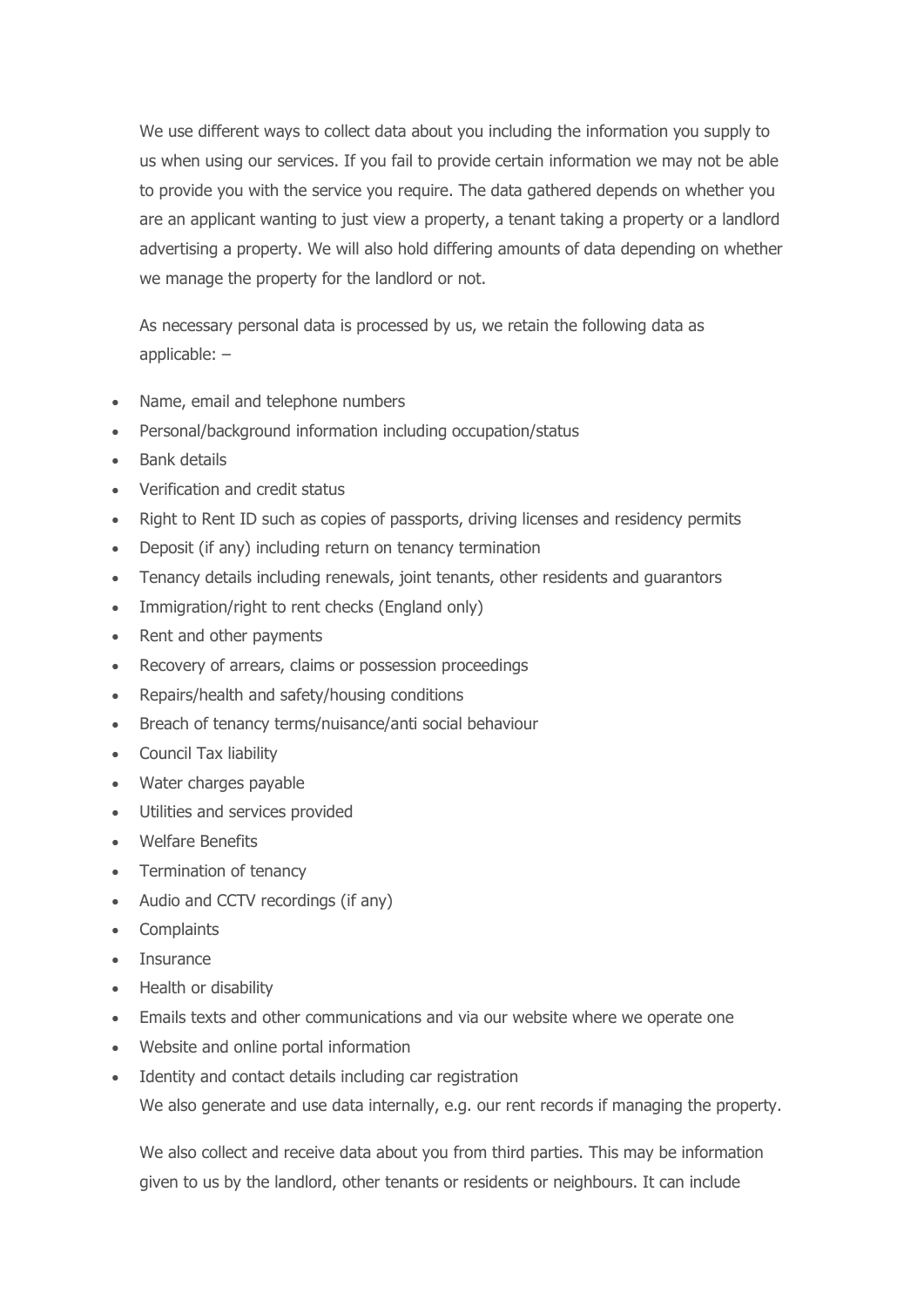information from a guarantor where there is a guarantor for your tenancy or from a joint tenant or other residents. Public bodies such as local authorities or the police, or other law enforcement agencies may give us information about you. This can include the Department for Work and Pensions or the local authority where you are receiving Universal Credit or housing benefit. Information may be given to us relevant to Council Tax by the local authority. Utility companies or service providers may also give us personal information about you. We obtain information about you when we carry out credit checks or take up references. We may also receive information from you via websites or from online rental portals such as Rightmove, Zoopla or Gumtree for example.

### **How we use information about you**

The various purposes for which it may be necessary for us to process different categories of your information include: –

- In our legitimate interests for ensure you are allowed to advertise or rent out the property
- In our legitimate interests for deciding on the suitability of a proposed tenant/resident
- In our legitimate interests for verifying the credit worthiness/suitability of tenants/residents
- Our legal obligation to check immigration status/right to rent. This is also to verify identities.
- To perform our tenancy contract to deal with joint tenants and residents who are linked to the tenancy
- To perform our contract to complete the tenancy agreement
- In our legitimate interests to secure rental payments/performance of tenant obligations, e.g. deposits and guarantors
- For contractual performance for rent collection and collection of other payments including banking details
- For contractual performance for managing the tenancy and the property
- For contractual performance and/or in our legitimate interests for record keeping
- For contractual performance for arranging repairs and maintaining the condition of the property and keeping it in a safe condition.
- For contractual performance for monitoring and enforcement of tenant responsibilities
- For contractual performance or in our legitimate interests for recovering debts and other payments due, including any possession proceedings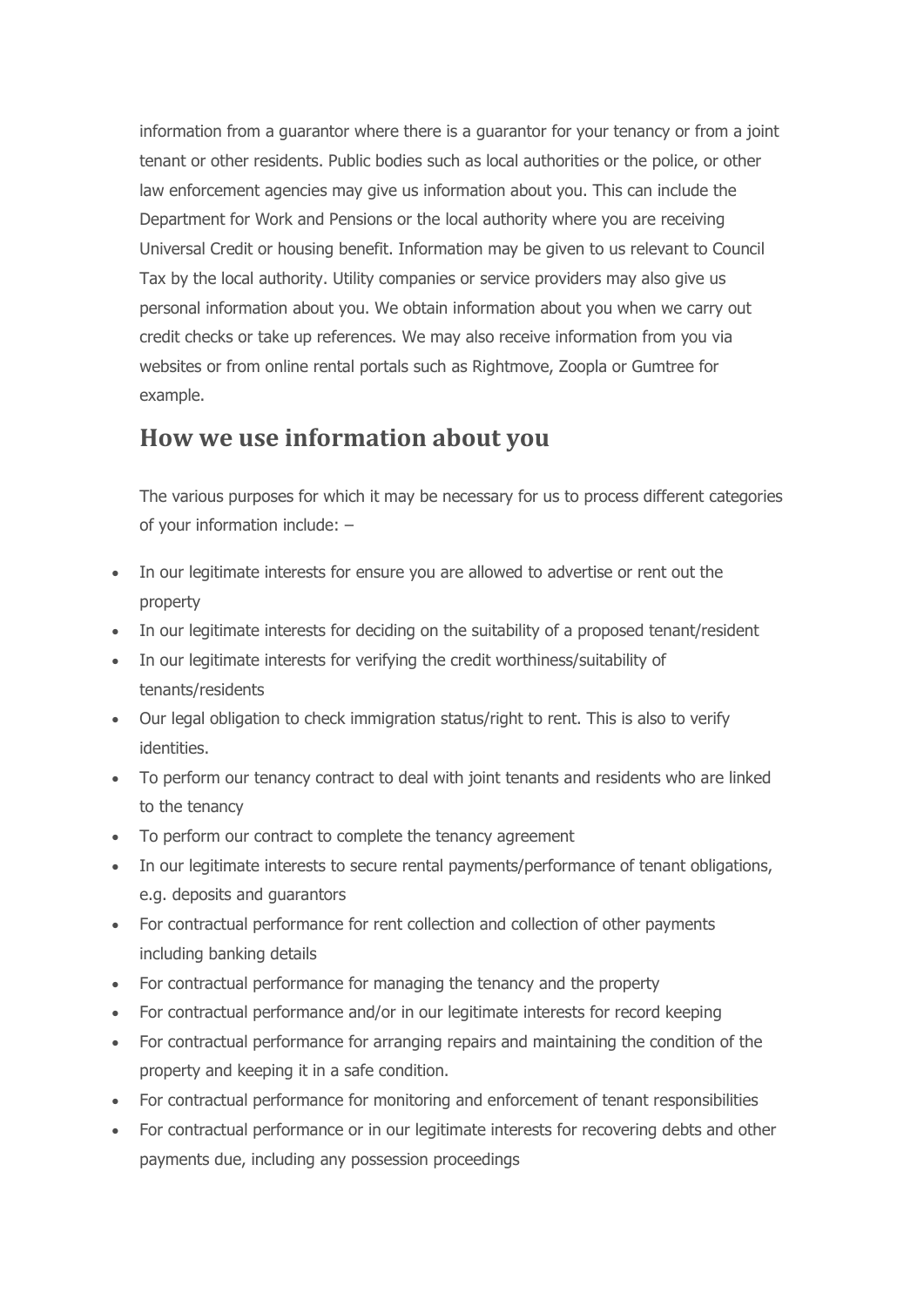- In our legitimate interests for administering liability for Council Tax
- In our legitimate interests and those of the provider relating to arranging and paying for utilities and services
- In our legitimate interests for dealing with welfare benefits (including Universal Credit and housing benefit) where payable in respect of the rent
- In our legitimate interests in relation to tenancy termination including the return of any deposit
- In our legitimate interests for processing complaints
- For contractual performance or in our legitimate interests for dealing with health and disability issues relating to tenants/residents
- In our legitimate interests for obtaining and holding audio and cctv recordings
- To perform our legal obligations to provide information to public or local authorities who are legally entitled to require this information
- In your vital interests for contacting next of kin etc., in an emergency
- In our legitimate interests for the storage of emails, records of calls and other communications
- In accordance with our legal obligations if you exercise your rights under data protection law
- To perform our legal obligations for compliance with legal and regulatory requirements
- In our legitimate interests for the establishment and defence of legal rights
- In our legitimate interests for prevention, detection and investigation of crime and anti social behaviour and the security of any website or other means of electronic communication

We may change the purposes where this is compatible for the purpose for which we obtained the data originally. If we need to use your data for a non-compatible purpose we will notify you and explain the legal gateway that allows us to do so. We may process your information without your knowledge where this is required or permitted by law.

# **Who we might share your data with**

### **We never sell your data.**

In certain circumstances we may share your personal information with:

Selected third parties that we work with, where necessary for the purposes of delivering to you services that you request from us. For example, when you are reference checked, we need to share your information with a third party referencing sub-contractor. Where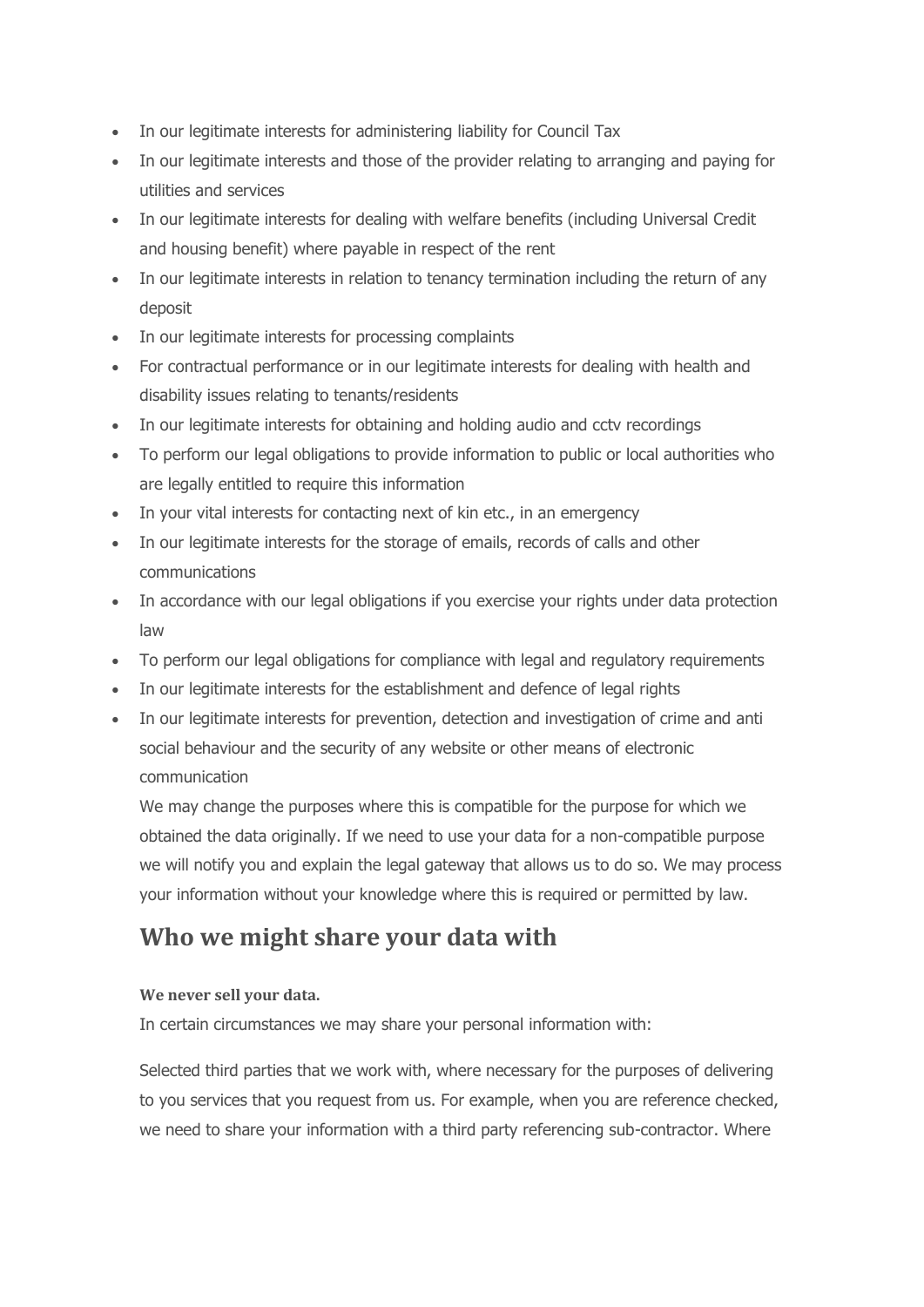we use such third parties, those third parties are obligated to protect your data in accordance with the prevailing General Data Protection Regulations.

Selected third parties that you consent to our sharing your information with for marketing purposes (such consent will be sought prior to our sharing of this data).

Any other third parties where necessary to enable us to enforce our legal rights, or to protect the rights, property or safety of our employees or where such disclosure may be permitted or required by law.

#### **Landlords:**

For the purposes of delivering to you services that you request from us, we must record your data on our property management system. Your data (name, email address, telephone number) may also be provided to other third party companies in order that we can provide you with the service you have requested from us, for example our reference provider, so that they can provide you with reference reports, and other information that is relevant to you; inventory clerks; gas engineers; EPC assessors etc. If we're managing the property for you, we'll also require additional information such as ID and bank details (for rent payments).

#### **Tenants in Non-Managed Properties:**

For the purposes of delivering to you services that you request from us, we must record your data on our property management system. Your data will be provided to landlords in order that they can contact you to arrange your viewing. Your data (name, email address, telephone number) may also be provided to other third party companies in order that we can provide you with the service you have requested from us, for example our reference provider, so that they can complete your reference report which will also be provided to your prospective landlord.

#### **Tenants in Managed Properties:**

As well as the the details mentioned above, we may provide your data to utility companies and the council in order that you can billed directly for services provided. It may also be necessary, from time to time, to provide your data to contractors who may attend the property for the purpose of carrying out inspections, safety certificates, maintenance work etc.

We may also be requested to share your data with other government departments such as HMRC or Benefit Offices as well as 3rd party companies such as Rent Guarantee Insurers, Property Free Holders and Deposit Lodging Agencies.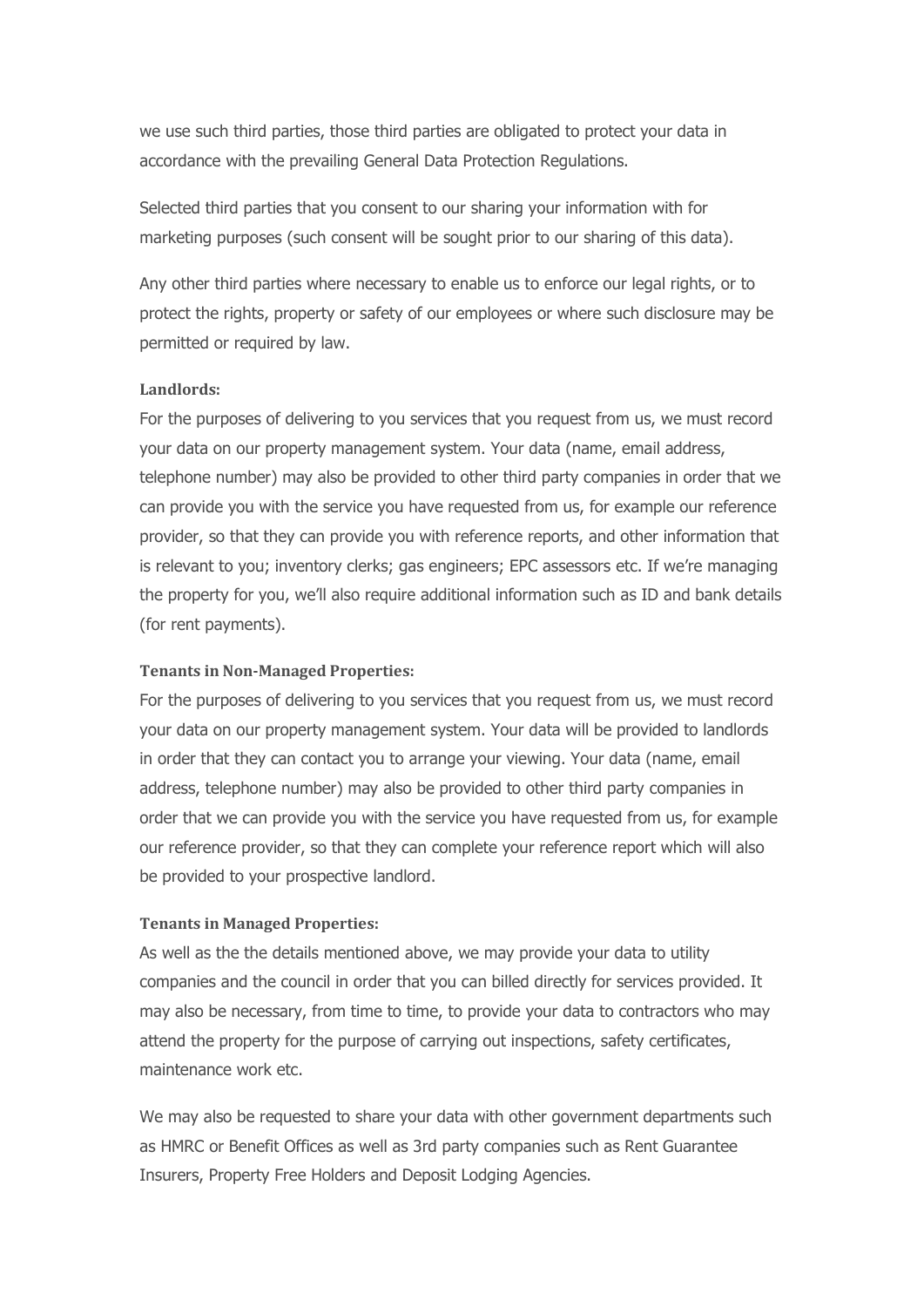**Data categories and who they are shared with**

| Data category                                                                                  | With whom we share the data                                                                                                                                                                                                       |
|------------------------------------------------------------------------------------------------|-----------------------------------------------------------------------------------------------------------------------------------------------------------------------------------------------------------------------------------|
| Personal/background<br>information                                                             | Other landlords/employers; debt collectors/tracing<br>agents; next of kin etc.; insurers; banks etc.                                                                                                                              |
| <b>Bank</b> details                                                                            | Our bank, credit reference agency; debt collects/tracing<br>agents                                                                                                                                                                |
| Tenancy details                                                                                | The landlord, other landlords/employers, benefit<br>authority, taxation authority                                                                                                                                                 |
| Deposits (if any)                                                                              | Tenancy deposit body; debt collectors/tracing agents;<br>taxation authority                                                                                                                                                       |
| Immigration/right to rent<br>checks (England only) and<br>verification of tenant's<br>identity | Home Office; credit reference agency (for verification of<br>identity)                                                                                                                                                            |
| Rent and other payments                                                                        | The landlord, Bank, benefits authority, taxation<br>authority, joint tenants/resident's guarantor, insurers,<br>other landlords                                                                                                   |
| Recovery of arrears, claims<br>and possession                                                  | Debt collectors/tracing agents, other landlords, taxation<br>authority, joint tenants/residents, guarantors; insurers                                                                                                             |
| Repairs/housing<br>conditions/health and safety                                                | Contractors, tradespeople, etc., deposit protection body,<br>joint tenants/residents, freeholder flat management<br>etc., guarantors                                                                                              |
| Breach of tenancy<br>agreement/nuisance etc.                                                   | The landlord, Contractors, tradespeople etc., deposit<br>protection body, joint tenants/residents, guarantors,<br>educational institution, neighbours, other residents etc.,<br>freeholder, flat management agents etc., insurers |
| <b>Council Tax liability</b>                                                                   | Taxation authority (local authority) and tenancy<br>assistance companies such as TenantShop                                                                                                                                       |
| Water charges                                                                                  | Welsh Water/Dee Valley Water Company (where<br>property is located within the Welsh Water area), other<br>water companies and tenancy assistance companies<br>such as TenantShop                                                  |
| Utilities and services                                                                         | Utility suppliers and service providers, e.g.<br>Broadband and tenancy assistance companies such as<br>TenantShop                                                                                                                 |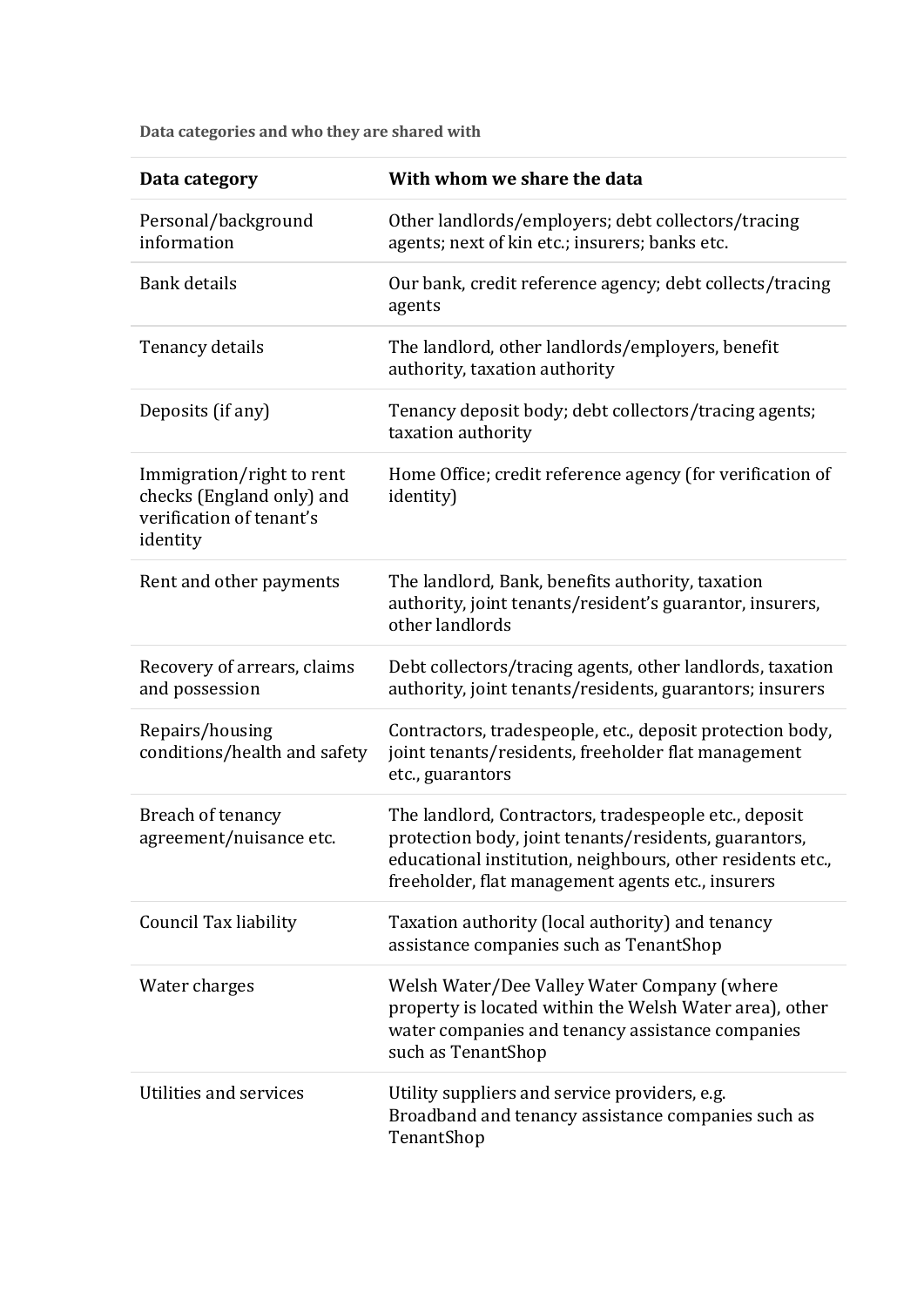| Universal Credit, housing<br>benefit etc. | Benefit authority (Department for Work and Pensions<br>or local authority), regulatory authority, joint<br>tenants/residents/guarantors                                                                                 |
|-------------------------------------------|-------------------------------------------------------------------------------------------------------------------------------------------------------------------------------------------------------------------------|
| Termination of tenancy                    | The landlord, Other landlords, educational institutions,<br>debt collectors/tracing agent, taxation authority,<br>deposit protection body, bank joint<br>tenant/resident/guarantors, freeholder managing<br>agents etc. |
| CCTV/audio recording                      | Deposit body, joint tenants/residents, guarantor, next of<br>kin etc.                                                                                                                                                   |
| Correspondence etc.                       | Depending upon the applicable category of information<br>relevant correspondence etc. is shared with any of the<br>persons/organisations/authorities listed in Section A.                                               |
| Online platforms                          | Joint tenants/residents; guarantors                                                                                                                                                                                     |
| Insurance                                 | Insurers, banks etc.                                                                                                                                                                                                    |
| Flat management                           | Freeholders, landlords, block managing agents etc.                                                                                                                                                                      |

**Private persons/organisations**

| <b>Categories of persons</b><br>/organisations | <b>Purpose and legal gateway</b>                                                                                                                                                                                                                                                                                                                                                                                                                                                                                |
|------------------------------------------------|-----------------------------------------------------------------------------------------------------------------------------------------------------------------------------------------------------------------------------------------------------------------------------------------------------------------------------------------------------------------------------------------------------------------------------------------------------------------------------------------------------------------|
| The landlord/Other<br>landlords/employers      | To obtain references. This is to ensure suitability<br>for a tenancy in our own legitimate interests. We<br>also provide information to prospective landlords<br>in their legitimate interest to assist them in<br>evaluating suitability for a<br>tenancy/residency. These interests are to ensure<br>that properties are let to reliable<br>tenants/residents. Where the property is subject<br>to selective licensing there is a legal obligation for<br>new landlords to obtain references before they let. |
| Contractors/tradespeople/service<br>suppliers  | Assisting in carrying out our responsibilities under<br>the tenancy agreement and for the management of<br>the tenancy and the property for contractual<br>performance. In certain cases, this is also to<br>comply with our legal obligations in relation to<br>housing conditions and health and safety, e.g. gas,<br>electrical and fire alarm maintenance and<br>inspection. We will also provide your contact                                                                                              |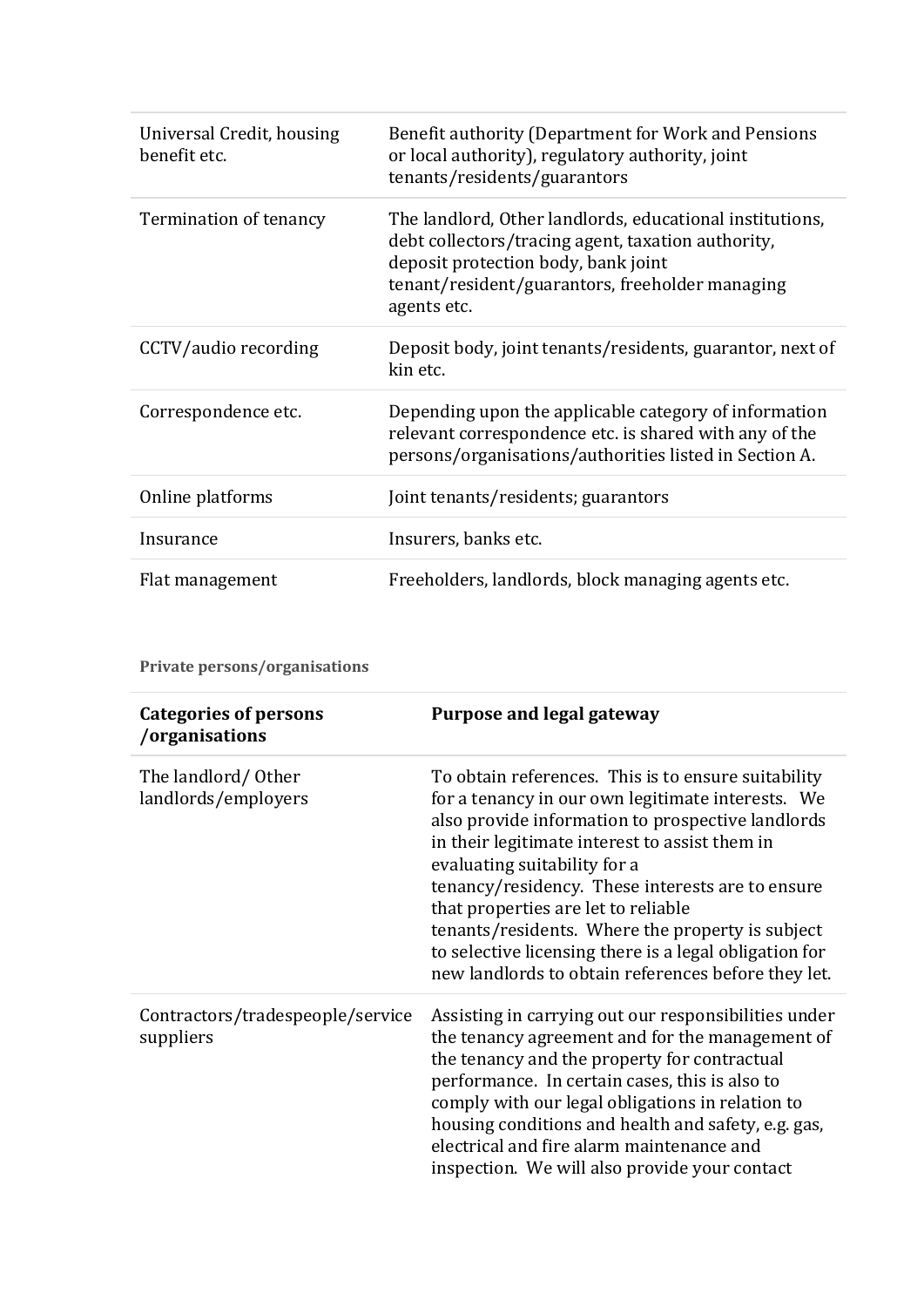|                                                            | details to contractors etc., to facilitate access to the<br>property for contract performance. On occasion<br>we will arrange for inspections in our legitimate<br>interests. This is so that we can deal with<br>complaints and pursue/defend claims.                                                                                                                                                                                                                                                                                                                                                                                                                                                                                                                       |
|------------------------------------------------------------|------------------------------------------------------------------------------------------------------------------------------------------------------------------------------------------------------------------------------------------------------------------------------------------------------------------------------------------------------------------------------------------------------------------------------------------------------------------------------------------------------------------------------------------------------------------------------------------------------------------------------------------------------------------------------------------------------------------------------------------------------------------------------|
| Utility companies and service<br>providers, e.g. Broadband | Arranging for utilities/services and establishing<br>liability for payment along with administering<br>their supply in our own legitimate interests and<br>those of the provider. This is to ensure<br>utilities/services are provided and that liability is<br>correctly established. Utility companies also have<br>certain statutory obligations to perform, e.g.<br>metering. In the case of utilities or other service<br>providers if we agree to provide any relevant<br>utility or services as part of the tenancy agreement<br>then these arrangements are made for contractual<br>performance. Otherwise, they are in the legitimate<br>interests of the utilities/service providers to<br>ensure that they can effectively carry out their<br>various activities. |
| Credit reference agencies                                  | We request and consider credit and other<br>referencing relating to deciding on the suitability<br>of tenants and residents for a tenancy. This is in<br>our own legitimate interest to ensure that we let to<br>reliable tenants/residents. This may include the<br>Residential Landlords Association who undertake<br>on behalf of their members with Call Credit.                                                                                                                                                                                                                                                                                                                                                                                                         |
| Debt collects/tracing agents                               | To trace you or make a claim in our legitimate<br>interests. These are to enforce our legal rights.                                                                                                                                                                                                                                                                                                                                                                                                                                                                                                                                                                                                                                                                          |
| Joint tenants/residents                                    | Management of the tenancy and the property for<br>contractual performance. Additionally, in our own<br>legitimate interests and those of joint<br>tenants/residents where there are arrears of rent<br>or other payments due or breaches of the terms of<br>the tenancy agreement as they are either jointly<br>liable for performance or non-performance could<br>adversely impact on their continued residence at<br>the property. The legitimate interests are to<br>protect our own property interests and to enforce<br>our rights.                                                                                                                                                                                                                                     |
| Guarantors                                                 | Management of the tenancy and the property for<br>contractual performance. We also inform<br>guarantors of claims and liabilities for contractual<br>performance of the guarantee. It is in our own                                                                                                                                                                                                                                                                                                                                                                                                                                                                                                                                                                          |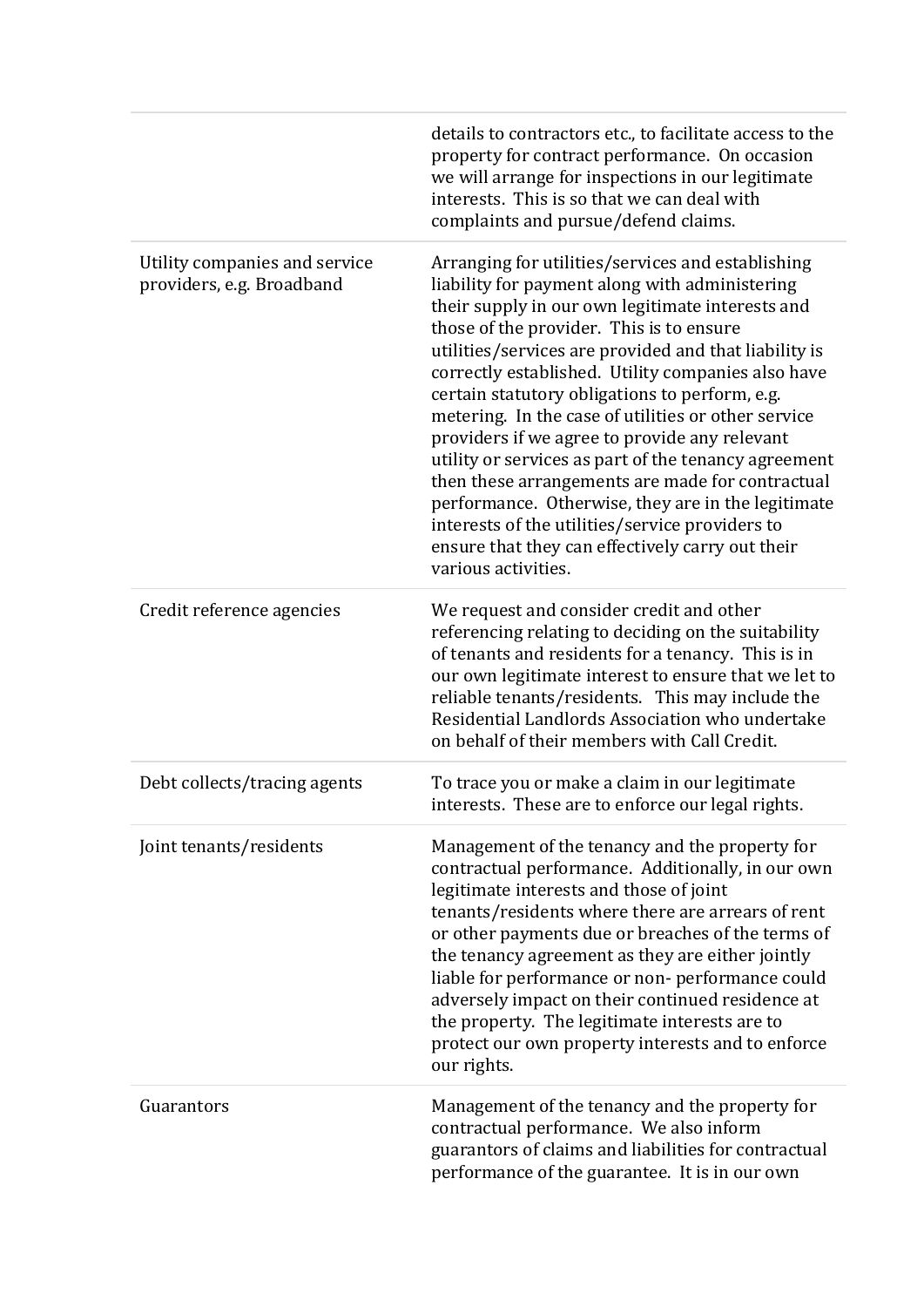|                                            | legitimate interests and those of the guarantor to<br>give and receive information relating to non-<br>performance of tenancy obligations including non-<br>payment of rent and other payments. Our<br>interests are to protect our property interests and<br>to enforce our rights and the guarantor's interests<br>are so that the guarantor is aware of possible<br>liability under the guarantee.                                                                                                                                                                                                                                                                                                                                                                                                                                                                                                                                        |
|--------------------------------------------|----------------------------------------------------------------------------------------------------------------------------------------------------------------------------------------------------------------------------------------------------------------------------------------------------------------------------------------------------------------------------------------------------------------------------------------------------------------------------------------------------------------------------------------------------------------------------------------------------------------------------------------------------------------------------------------------------------------------------------------------------------------------------------------------------------------------------------------------------------------------------------------------------------------------------------------------|
| Next of kin etc.                           | To make contact with them in the event of an<br>emergency to protect your vital interests.                                                                                                                                                                                                                                                                                                                                                                                                                                                                                                                                                                                                                                                                                                                                                                                                                                                   |
| Insurers                                   | To arrange public and other liability insurance and<br>rent insurance and to make claims. This is in our<br>legitimate interests and the insurers legitimate<br>interests. These are making sure that appropriate<br>insurance is arranged and the policies are<br>correctly administered. Under the terms of<br>policies, we are required contractually to provide<br>information to insurers.                                                                                                                                                                                                                                                                                                                                                                                                                                                                                                                                              |
| <b>Banks and lenders</b>                   | Where we have loans, information regarding<br>tenancies must be provided to arrange and<br>administer loans. This is in our own legitimate<br>interests to finance our business. Contractually<br>they are entitled to your information. In the case<br>of banks information about you can be shared for<br>the purposes of administering rental and other<br>payments for contractual performance. Your<br>information can also be shared for the purposes of<br>preventing and detecting money laundering and<br>fraud. This is in our own legitimate interests and<br>those of the bank in order to detect crime.<br>Contractually we may be required to provide<br>information regarding insurance cover to banks<br>etc. providing us with loans. This is in our<br>legitimate interests to ensure compliance with the<br>loan conditions and in the interests of the bank etc.<br>to see that appropriate insurance cover is in place. |
| Neighbours, other tenants and<br>residents | The management of the tenancy and the<br>property. This includes information relating to<br>complaints including alleged breaches of the<br>tenancy agreement and anti social behaviour, as<br>well as the abandonment of the property. It can<br>include car registration information. This is in our<br>own legitimate interests to protect our property<br>rights and to enforce compliance with the terms of<br>the tenancy. It is also in the legitimate interests of                                                                                                                                                                                                                                                                                                                                                                                                                                                                   |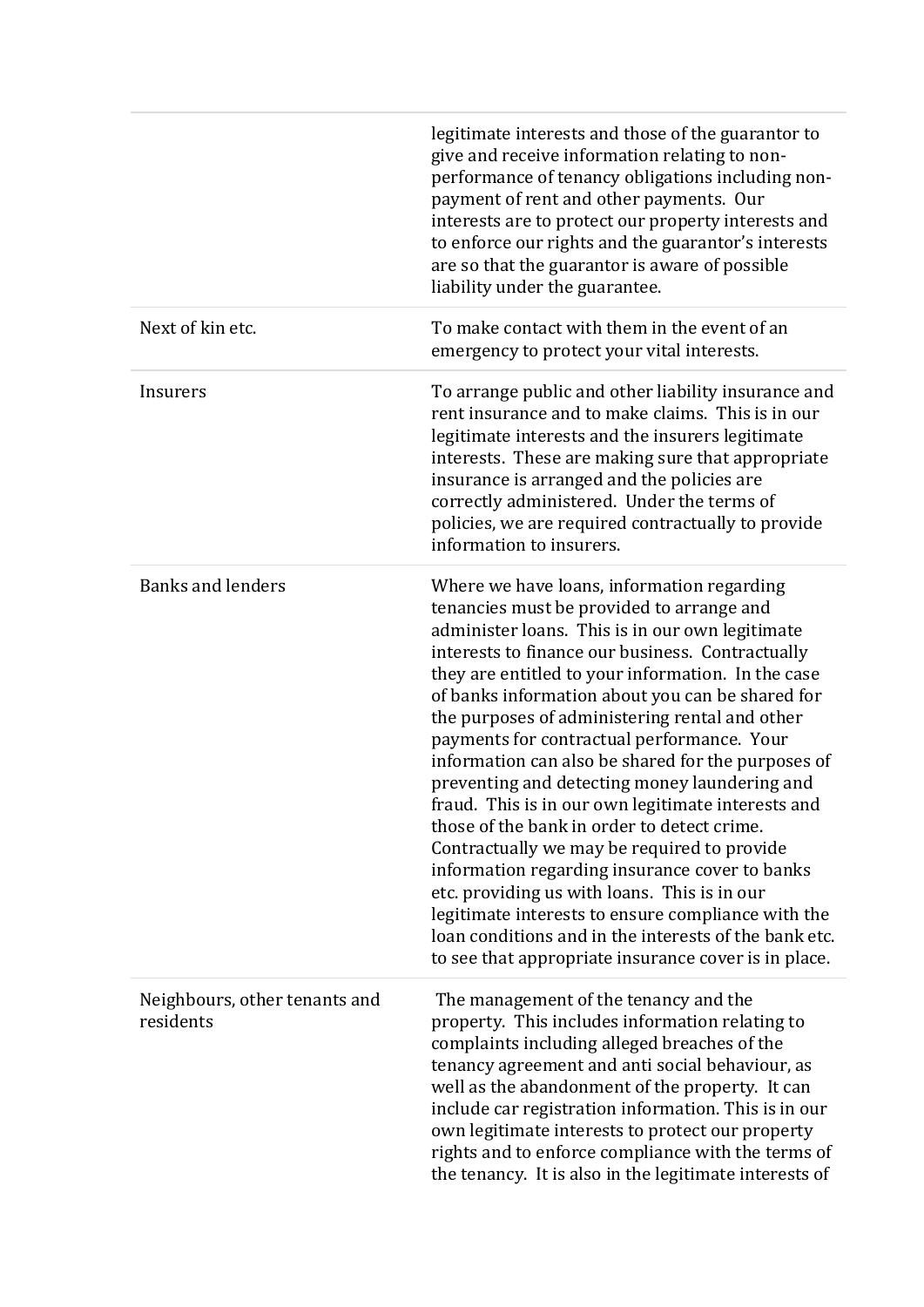| neighbours for their enjoyment of their own<br>and rights.<br>Flat freeholders, managing agents<br>The management of the tenancy and the<br>property. Under leases/other contractual<br>etc., where the property is a flat.<br>arrangements they are entitled to certain<br>information, e.g. who occupies the flat and the<br>terms of such occupation. Further,<br>the tenancy for the carrying out of alterations or<br>works or your information may be relevant to<br>repairs. This is done in our own legitimate<br>own contractual obligations. Additionally, there<br>of these leases/other contractual provisions<br>connected with nuisance, non-compliance with<br>leases/other arrangements or anti social<br>of the freeholder managing agent etc.,<br>own contractual legal obligations and/or for the<br>management of the block.<br>Undertaking searches and obtaining publically<br>Web sites, portals etc.<br>for a tenancy/residency and relating to the<br>protection law and guidance and subject to data<br>protection principles. In connection with your<br>application for a tenancy, we may receive<br>information via any online portal involved for<br>contractual performance.<br><b>Public Authorities</b> |                                                                                                                                                                                                                                                                                                                       |
|------------------------------------------------------------------------------------------------------------------------------------------------------------------------------------------------------------------------------------------------------------------------------------------------------------------------------------------------------------------------------------------------------------------------------------------------------------------------------------------------------------------------------------------------------------------------------------------------------------------------------------------------------------------------------------------------------------------------------------------------------------------------------------------------------------------------------------------------------------------------------------------------------------------------------------------------------------------------------------------------------------------------------------------------------------------------------------------------------------------------------------------------------------------------------------------------------------------------------------------|-----------------------------------------------------------------------------------------------------------------------------------------------------------------------------------------------------------------------------------------------------------------------------------------------------------------------|
|                                                                                                                                                                                                                                                                                                                                                                                                                                                                                                                                                                                                                                                                                                                                                                                                                                                                                                                                                                                                                                                                                                                                                                                                                                          | properties and to protect their property, interests                                                                                                                                                                                                                                                                   |
|                                                                                                                                                                                                                                                                                                                                                                                                                                                                                                                                                                                                                                                                                                                                                                                                                                                                                                                                                                                                                                                                                                                                                                                                                                          | consents/permissions may be required relating to<br>interests. These are to ensure we comply with our<br>may be complaints involving breach of the terms<br>behaviour. Consequent upon this information may<br>be shared in our own legitimate interests or those<br>concerned. This is to ensure compliance with our |
|                                                                                                                                                                                                                                                                                                                                                                                                                                                                                                                                                                                                                                                                                                                                                                                                                                                                                                                                                                                                                                                                                                                                                                                                                                          | available information relevant to your suitability<br>management of the tenancy and the property. This<br>is undertaken in accordance with applicable data                                                                                                                                                            |
|                                                                                                                                                                                                                                                                                                                                                                                                                                                                                                                                                                                                                                                                                                                                                                                                                                                                                                                                                                                                                                                                                                                                                                                                                                          |                                                                                                                                                                                                                                                                                                                       |

| Home Office       | Immigration/right to rent checks for the performance of<br>our legal obligations                                                                                                                                                 |  |
|-------------------|----------------------------------------------------------------------------------------------------------------------------------------------------------------------------------------------------------------------------------|--|
| Benefit authority | The administration of benefits such as Universal Credit<br>(by the Department for Work and Pensions) and the<br>housing benefit/local housing allowance by the local<br>authority. This includes applications to them for direct |  |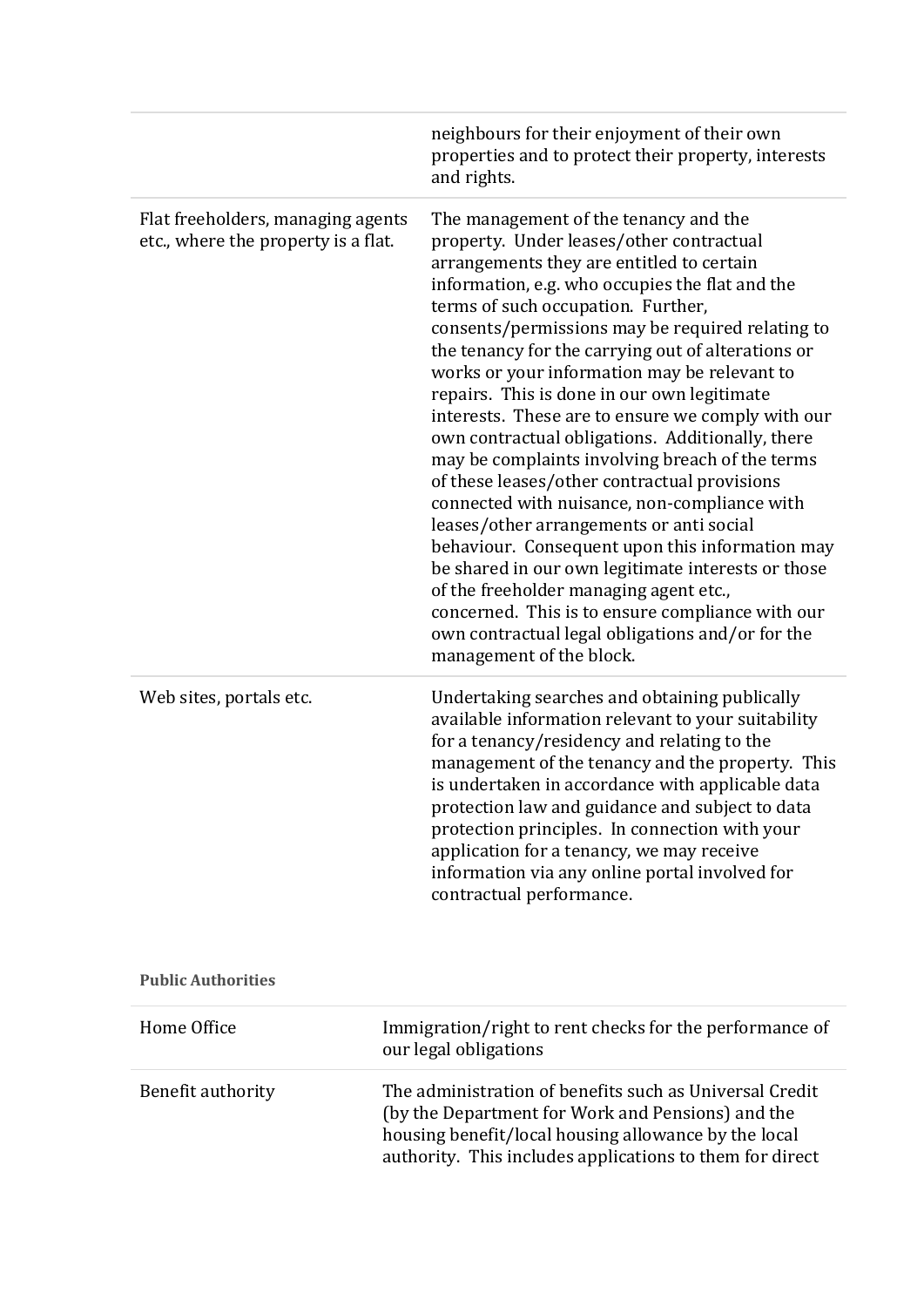|                                 | payment of benefit to ourselves. It extends to claims by<br>them for overpayment where we receive direct<br>payments. This is for contractual performance and/or in<br>our legitimate interests to ensure that we collect rent<br>and that amounts properly due to us are received.                                                                                                                                                                                                                                                                                                                                                                                                                                                                                                                                                                                                                                                                                                                                                                                    |
|---------------------------------|------------------------------------------------------------------------------------------------------------------------------------------------------------------------------------------------------------------------------------------------------------------------------------------------------------------------------------------------------------------------------------------------------------------------------------------------------------------------------------------------------------------------------------------------------------------------------------------------------------------------------------------------------------------------------------------------------------------------------------------------------------------------------------------------------------------------------------------------------------------------------------------------------------------------------------------------------------------------------------------------------------------------------------------------------------------------|
| Deposit body                    | Under housing legislation we are required to protect any<br>deposit which you pay in connection with the<br>tenancy. We may pay this into a custodial scheme which<br>holds the money or alternatively hold it ourselves in<br>which case it is insured. We have to register the deposit<br>with the deposit body concerned. This is to comply with<br>our legal obligations. During the course of the tenancy it<br>may be necessary to give details of any changes to the<br>deposit body to comply with our legal obligations. On<br>the termination of the tenancy for contractual<br>performance we must arrange for the return of the<br>deposit in whole or in part depending on whether there<br>are any claims on it or not by us. In the event of disputes<br>these can be submitted to adjudication in which case it is<br>necessary for information to be provided to the deposit<br>body concerned (and its adjudicator) in our legitimate<br>interests to pursue or defend claims. This is also<br>contractually required under the rules of the scheme. |
| <b>Educational institutions</b> | Information relating to non-payment of rent, breach of<br>tenancy terms, nuisance or anti social behaviour may be<br>shared with educational institutions where you are<br>studying. Educational institutions can operate<br>complaints schemes in conjunction with landlords of<br>student properties. This can include information about<br>tenancy terminations. This is in our own legitimate<br>interests to protect our property interests and our rights<br>and in the interests of the educational institution<br>concerned to oversee the conduct of their students.                                                                                                                                                                                                                                                                                                                                                                                                                                                                                          |
| <b>Taxation authorities</b>     | These are HM Revenue and Customs and (in the case of<br>Council Tax and Council Tax reduction schemes) local<br>authorities, as well as any other public authority having<br>power to levy taxes or charges. We are required by law<br>to make appropriate returns to comply with legislation<br>imposing taxes etc. In the case of Council Tax this is<br>required where statutory notice to that effect is served<br>on us. Otherwise, we share information with the local<br>authority relating to Council Tax in our own legitimate<br>interests to ensure that Council Tax is correctly<br>administered and in the legitimate interests of the local<br>authority to collect information for the same reason.                                                                                                                                                                                                                                                                                                                                                     |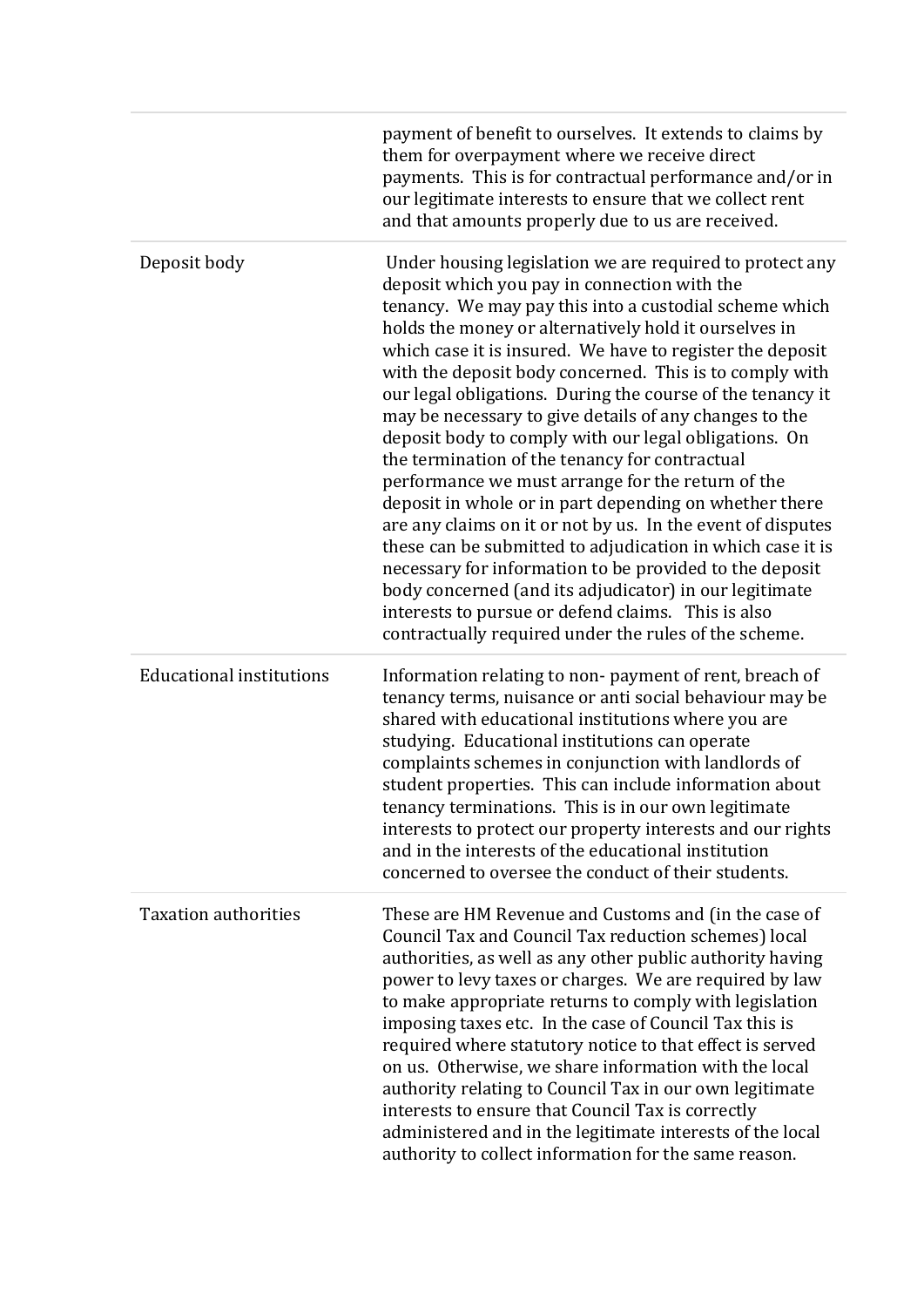### **Private persons/organisations/public authorities with whom any information is shared**

As necessary, we share all of your information (irrespective of its category) with certain private bodies/organisations/public authorities. This includes transferring your information to them and receiving it from them. These are:

| <b>Category of</b><br>person/organisation/public<br>authority | <b>Purposes and legal gateway</b>                                                                                                                                                                                                                                                                                                                                                                                                                                                                                    |
|---------------------------------------------------------------|----------------------------------------------------------------------------------------------------------------------------------------------------------------------------------------------------------------------------------------------------------------------------------------------------------------------------------------------------------------------------------------------------------------------------------------------------------------------------------------------------------------------|
| Professional advisers                                         | Assistance and advice regarding the management of<br>the tenancy and the property for contractual<br>performance. Where we handle your information<br>under some other gateway and a professional<br>adviser assists or advises this will for the same<br>purpose and under the same legal gateway. If it is in<br>the legitimate interests of ourselves or someone else<br>then those interests will be the same. These are to<br>ensure that we act appropriately and properly as<br>well as according to the law. |
| Police/law enforcement<br>agencies*                           | Prevention/detection of crime and anti social<br>behaviour in our and their legitimate interests. This<br>is to protect our property and enforce our rights and<br>to enforce the law.                                                                                                                                                                                                                                                                                                                               |
| Regulatory authorities*                                       | To carry out their functions in their legitimate<br>interests. These are to enforce legal<br>requirements. On occasion, we may be under a legal<br>obligation to provide your information, particularly if<br>a notice to that effect is served on us. This can<br>include an ombudsman or accreditation or similar<br>scheme of which we are a member. It also includes<br>water companies, utility providers who are<br>exercising their functions as statutory undertakers.                                       |
| Letting and managing agents                                   | To let or manage the property in our and their<br>legitimate interests. These are so that the tenancy<br>and the property are effectively let and managed.<br>Contractually we are required to provide your<br>information to any letting/managing agent we<br>instruct.                                                                                                                                                                                                                                             |
| Courts*                                                       | The administration of Justice in our legitimate<br>interests. These are to pursue and defend claims.                                                                                                                                                                                                                                                                                                                                                                                                                 |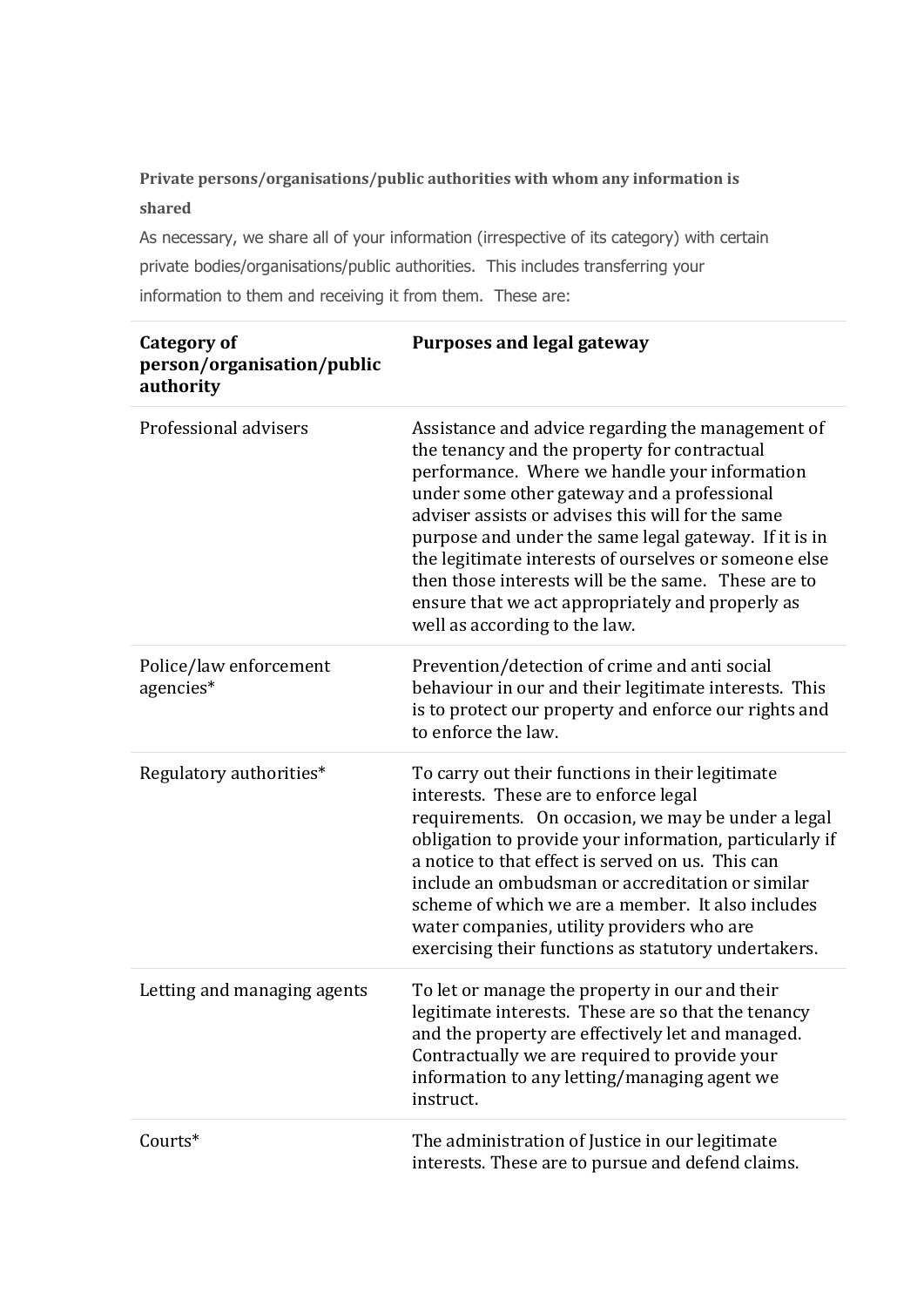| Prospective purchaser of the<br>property | In the event of a proposed sale/sale of the property<br>either subject to the tenancy or with vacant<br>possession any prospective purchaser/purchaser<br>will require information about the tenancy and the<br>property. This is in our own legitimate interests and<br>their legitimate interests. This is part of the<br>conveyancing and sales process for both parties. The<br>legitimate interests are to ensure that correct<br>information is provided and received. |
|------------------------------------------|------------------------------------------------------------------------------------------------------------------------------------------------------------------------------------------------------------------------------------------------------------------------------------------------------------------------------------------------------------------------------------------------------------------------------------------------------------------------------|
|------------------------------------------|------------------------------------------------------------------------------------------------------------------------------------------------------------------------------------------------------------------------------------------------------------------------------------------------------------------------------------------------------------------------------------------------------------------------------------------------------------------------------|

\* These are public authorities

# **Third Party Content, Sites, and Contributions**

Our website may contain content and links to other websites or apps that are operated by third parties. We don't control these third party websites or apps (including whether or not they store cookies) and this Privacy Policy does not apply to them. Please consult the terms and conditions and Privacy Policy of the relevant third party website or app to find out how that site/app collects and uses your information and to establish whether and for what purpose they use cookies.

### **Denar Data Protection Terms**

Denar property services Ltd, registered office 6 Hedingham House, the Royal Quarter, Seven Kings Way, Kingston upon Thames, KT2 5AE is fully compliant with the data protection act 2018 and is registered with the Information Commissioners Office registration number A8703795.

Denar property services Ltd will only use your information for the purposes of delivering their service.

Denar Property Services Ltd trading as Denar property management. This is regarding Insurance products only.

You can alter your options, exercise the right of restricted processing or opt out at any time by emailing: info@denarpropertymanagement.co.uk

## **How we look after your data and how long we keep it for**

We will retain your information for as long as is necessary to provide you with the services that you have requested from us, or for as long as the law otherwise permits.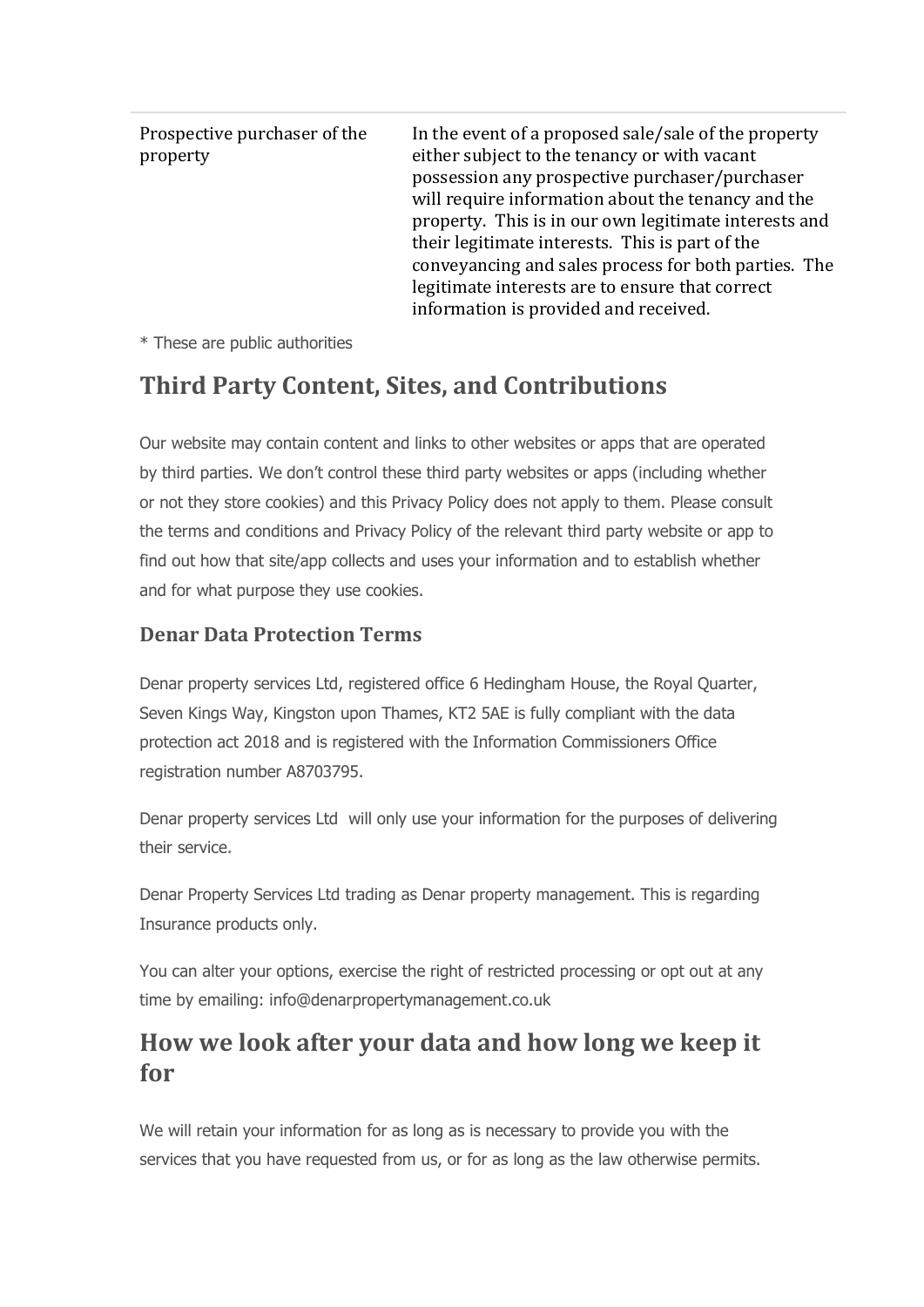Transmission of information over the internet can be insecure, and although we employ measures to protect your information from unauthorised access we cannot always guarantee the security of information sent over the internet.

We will hold personal data about tenants for the duration of your tenancy and for seven years after your tenancy has ended. This is the statutory limitation period six years plus a further year to allow for service of proceedings should proceedings commence later.

### **Where we store your information**

Our servers are situated inside the European Economic Area (EEA) and most of the information that we collect about you will be stored on these servers.

Some providers store related data internationally and not necessarily within the European Union. The recipient of this data is the provider concerned. You need to refer to the provider concerned to determine if they have the required clearance (adequacy decision) from the EU authorities or whether or not, instead, there is an agreement containing appropriate and suitable safeguards and to obtain a copy of this agreement.

# **Your rights in relation to your Personal Data**

You have the right to:

Request a copy of the personal data that we keep about you, by making a request in writing to the Data Protection Officer. Our Data Protection Officers details are provided above. You can ask us to provide the data in a commonly used, machine readable format, and where we are able to; transmit this data to another organisation.

Contact the Data Protection Officer if you are concerned that any of the information we hold on you is incorrect, to have that data corrected.

Contact the Data Protection Officer to ask us to stop processing your data, or withdraw consent where we are relying on consent as the legal basis for any processing of your data.

Contact the Data Protection Officer to request that we delete your personal data.

# **Changes of Business Ownership and Control**

Denar Property services Ltd may expand or reduce its business and this may involve the sale of certain divisions or the transfer of control of certain divisions to other parties.